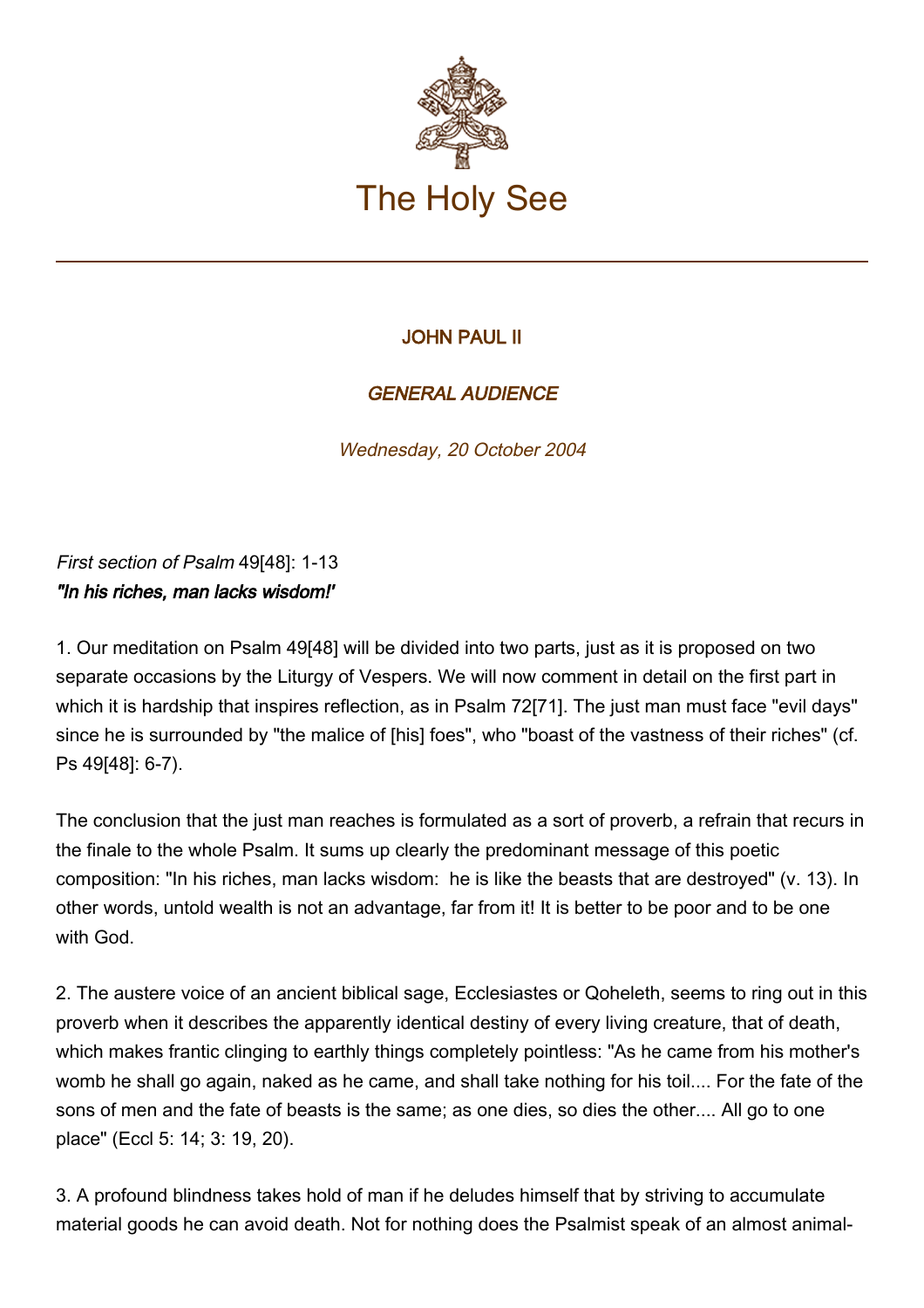like "lack of understanding".

The topic, however, was to be explored by all cultures and forms of spirituality and its essence was expressed once and for all by Jesus, who said: "Take heed, and beware of all covetousness; for a man's life does not consist in the abundance of his possessions" (Lk 12: 15). He then recounts the famous Parable of the Rich Fool who accumulated possessions out of all proportion without a thought of the snare that death was setting for him (cf. Lk 12: 16-21).

4. The first part of the Psalm is wholly centred on this illusion that has the rich man's heart in its grip. He is convinced that he will also even succeed in "buying off" death, attempting as it were to corrupt it, much as he had to gain possession of everything else, such as success, triumph over others in social and political spheres, dishonest dealings, impunity, his satisfaction, comforts and pleasures.

But the Psalmist does not hesitate to brand this excess as foolish. He uses a word that also has financial overtones: "ransom": "No man can buy his own ransom, or pay a price to God for his life. The ransom of his soul is beyond him. He cannot buy life without end, nor avoid coming to the grave" (Ps 49[48]: 8-10).

5. The rich man, clinging to his immense fortune, is convinced that he will succeed in overcoming death, just as with money he had lorded it over everything and everyone. But however vast a sum he is prepared to offer, he cannot escape his ultimate destiny. Indeed, like all other men and women, rich and poor, wise and foolish alike, he is doomed to end in the grave, as happens likewise to the powerful, and he will have to leave behind on earth that gold so dear to him and those material possessions he so idolized (cf. vv. 11-12).

Jesus asked those listening to him this disturbing question: "What shall a man give in return for his life?" (Mt 16: 26). No exchange is possible, for life is a gift of God, and "in his hand is the life of every living thing and the breath of all mankind" (Jb 12: 10).

6. Among the Fathers who commented on Psalm 49[48], St Ambrose deserves special attention. He extends its meaning to a broader vision, starting precisely with the Psalmist's initial invitation: "Hear this, all you peoples, give heed, all who dwell in the world".

The Bishop of Milan commented in ancient times: "Let us recognize here, from the outset, the voice of the Lord our Saviour who calls the peoples to the Church in order to renounce sin, to become followers of the truth and to recognize the advantage of faith". Moreover, "all the hearts of the various human generations were polluted by the venom of the serpent, and the human conscience, enslaved by sin, was unable to detach itself from it". This is why the Lord, "of his own initiative, in the generosity of his mercy promised forgiveness, so that the guilty would be afraid no longer and with full awareness rejoice to be able to offer their offices as servants to the good Lord